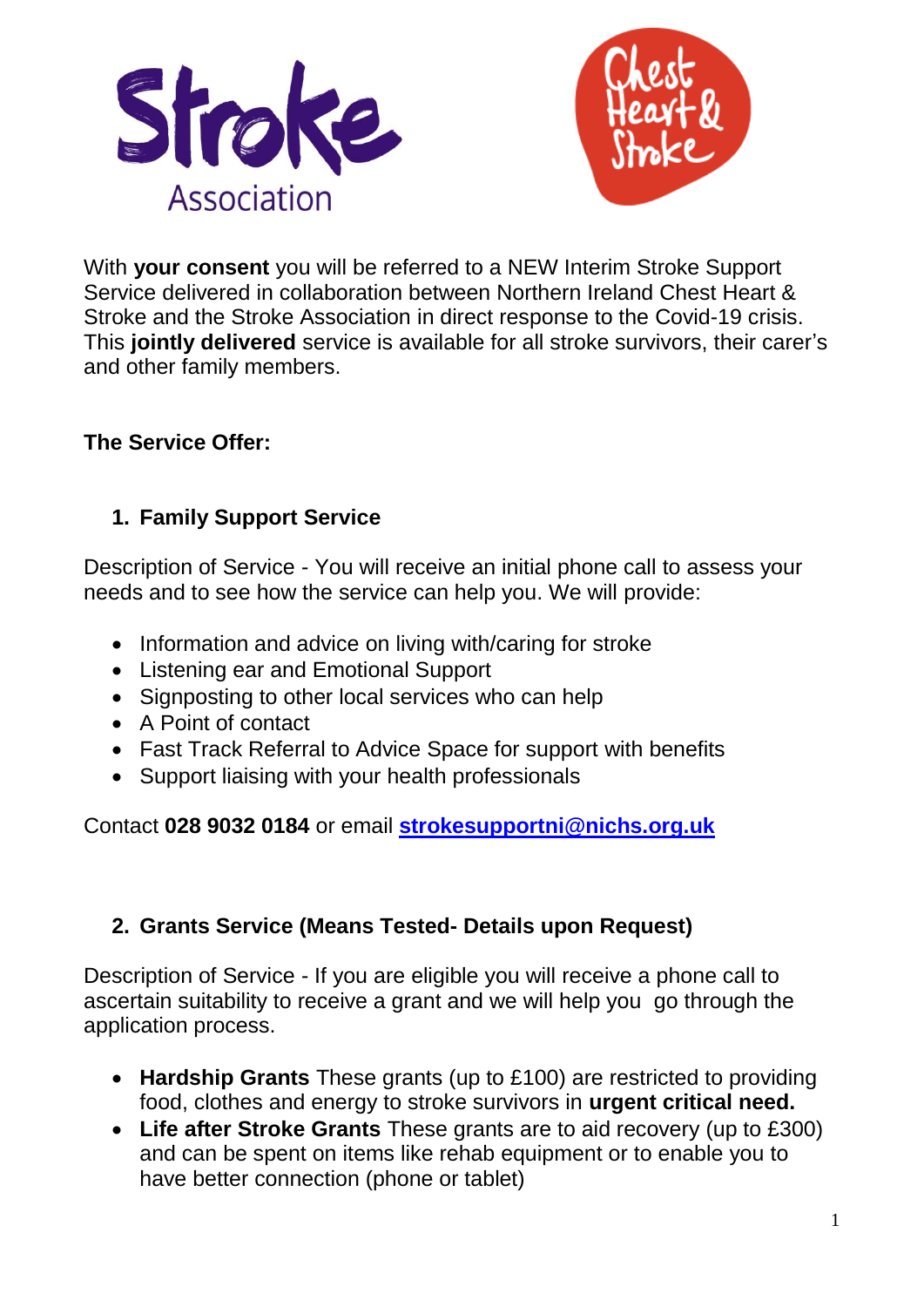# **3. Weekly Support Calls**

Description of service - You will then have an option on receiving further telephone/on line support on a weekly on- going basis with a regular review of how it is going.

- From your Family Support Co-ordinator each week
- Emotional Support in coping with stroke/caring for stroke
- Signposting to other local services
- Liaison between your health service professionals if needed

## **4. Access to ongoing other services (including Peer Support)**

Description of service - We have adapted our existing services to reach out to stroke survivors, their families and carers, and will continue to look at new ways of providing support during this crisis.

- Stroke Specific Counselling (Via Telephone) In certain geographical areas (SE Trust & Northern Trust)
- Access to Videos on safe chair based exercises to try home
- Taking Control an accredited self-management programme adapted to be delivered on-line
- Speech and Language Therapists Telephone based support regarding communication difficulties & the Virtual Communication Plus experience; people with a communication disability having the opportunity to interact in small on line groups.
- Volunteers- Contact and Chat volunteer to call you for a friendly chat
- Volunteers- Lived Experience volunteer (Stroke Survivor) will offer lived experience peer support
- My Stroke Guide- An online platform hosting information and connection to other stroke survivors and carers
- Online support group meetings via Zoom